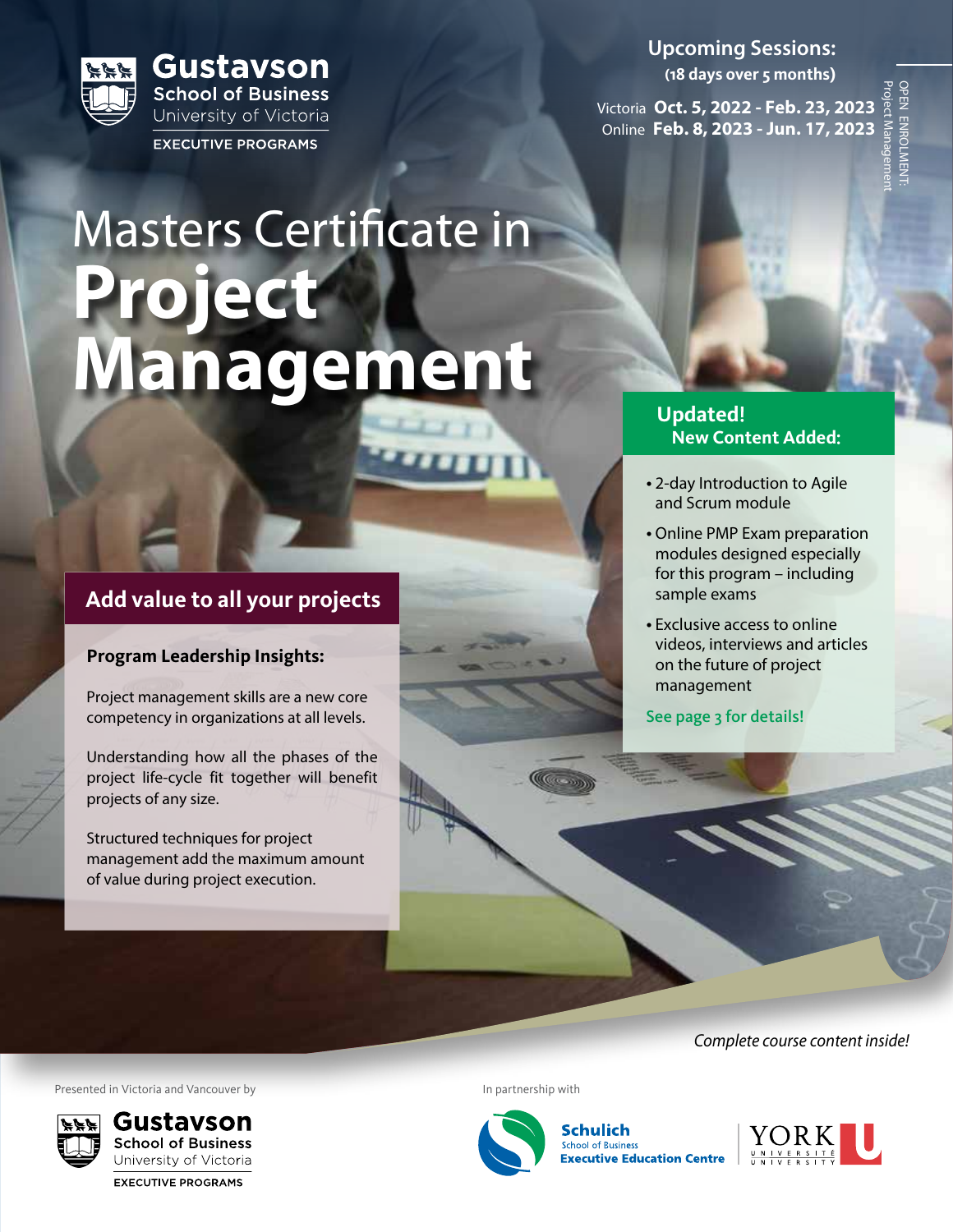# **Why consolidate and certify your PM skills?**

**Organizations now understand that success is built on the success of their projects.**

Organizations of all types and sizes today understand that **everything is a project** – from implementing a new business system, to getting the boss to Europe and back over 10 days, to organizing a meeting. That means everyone in every functional area – from executive assistants to vice presidents – **is a potential project manager.** Top organizations foster success by cultivating strong project resources and supplying their people with the tools and formal training they need to get the job done right the first time.





# **Why formal training in project management?**

Projects can have a lot of moving parts. Successfully managing them requires more than just using PM software to make Gantt charts. **Without formal training, those who execute projects are essentially winging it, learning on the job through trial and error.** They cannot be sure that what they're doing is right or wrong, or missing something, or that the solution they implement is the best possible course of action. To excel at the job, a project manager requires concise, comprehensive formal training in the **best practices, current thinking**, and **tools of the trade**.

# **Project managers are now expected to add value.**

The PM field is becoming very competitive. Top PMs know that in order to deliver on time, on spec, and on budget, they **need to know all facets of the field and apply their knowledge nimbly and accurately.** That means being able to communicate with the team, manage stakeholders, procure and plan, ensure quality, minimize risk, and so much more.

Truly competitive companies want project managers who can connect the work to the overall strategy, and **add value by bringing a complete skill set to bear.** A well-trained project manager trumps the person who's winging it every time.

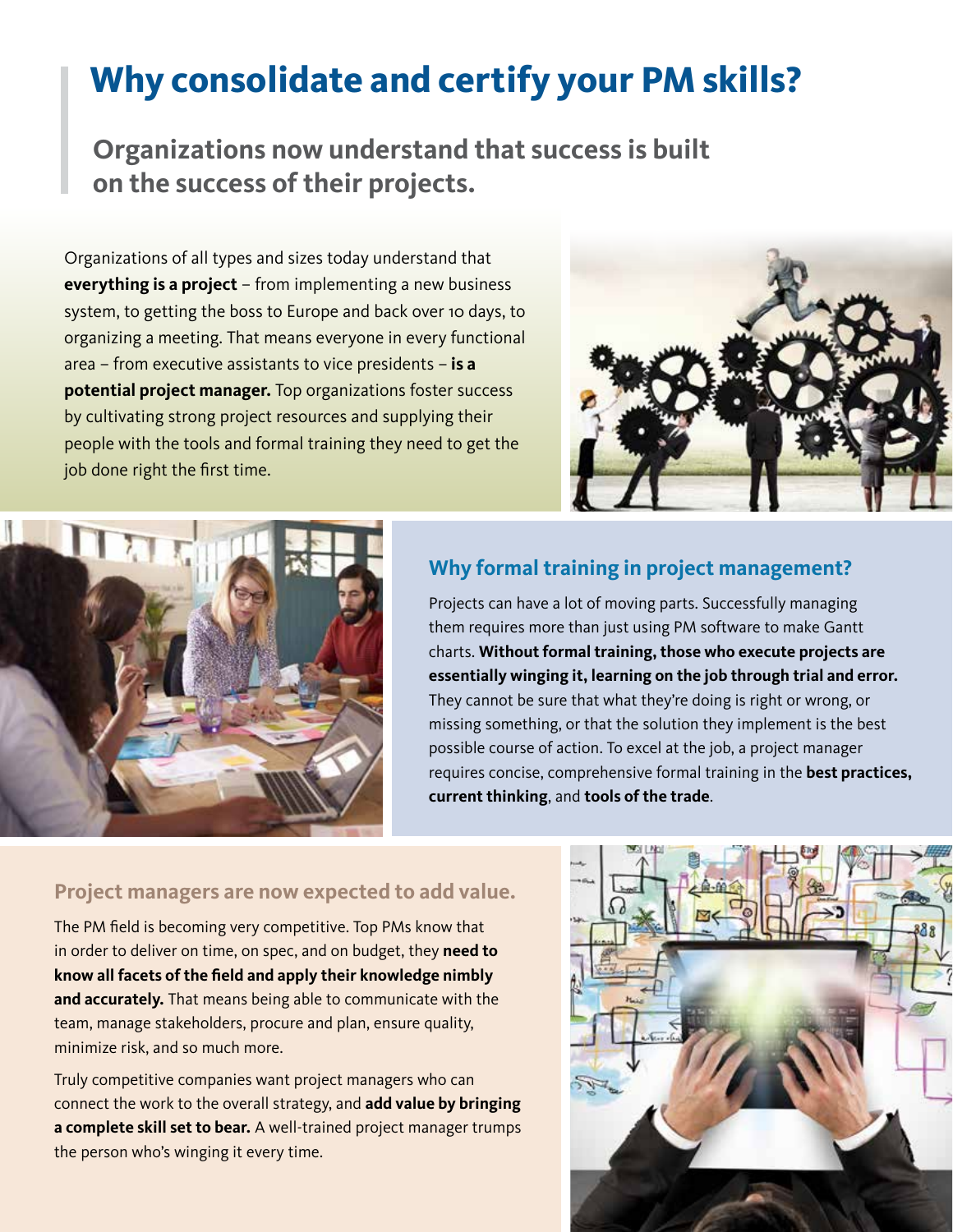# **Masters Certificate in Project Management**

The Masters Certificate in Project Management has been designed from the ground up to build excellent Project Managers – skillful, strategic leaders who can consistently guide projects to success.

The program can return many times the value of the financial investment for years to come through successfully-executed projects.

Participants will benefit from:

- $\blacksquare$  The ability to look at projects in a whole new light and manage them systematically and strategically.
- $\blacksquare$  A huge kit of powerful new tools, documents and templates which can be used as is or modified to suit.
- Getting prepared to write the PMP® designation exam through mastery of the material and the required contact hours (please refer to pmi.org for complete application requirements).
- $\blacksquare$  Hands-on practice applying the material through a simulated project woven throughout the program – our 'secret sauce' for accelerated, intensified learning.

#### **New updated content!**

#### **Introduction to Agile and Scrum**

Agile is now a part of most organizations' project management vocabulary: "Should we, shouldn't we… can we combine our current practice with agile?" This new module will help us all be a part of that conversation.

#### **Online PMP Exam Preparation Modules**

Designed especially for this program, these 2-hour optional modules will take the PMP Exam candidates through an extensive review of exam requirements and sample questions for each module.

#### **Exclusive access to online videos, interviews and articles on the future of Project Management**

Participants will gain access to a library of online content discussing the future of our industry and how we can be better prepared. Topics will include: Artificial Intelligence, digital transformation, block chain, data analytics and more.

# **Overview of Course Modules**

MODULE 1: Oct. 5 (Victoria), 2022 **Program Introduction**

Review course objectives, establish a strong foundation for learning, introduction to PM fundamentals and knowledge areas.

MODULE 2: Oct. 20 - 22 (Victoria)

#### **Project Planning & Control**

A complete foundation in successful planning and implementation.

#### MODULE 3: Nov. 2 - 3 (Victoria)

**Project Quality Management**

Learn how to build quality measures into every project.

#### MODULE 4: Nov. 16 - 17 (Victoria) **Assessing & Managing Project Risk**

Approaches to evaluating project uncertainties and risks.

MODULE 5: Nov. 30 - Dec.1 (Victoria)

#### **Effective Project Cost Management**

Manage your projects through the lens of cost minimization.

#### MODULE 6: Jan. 4 - 5 (Victoria)

#### **Leadership, Communication and Stakeholder Management**

Improving your project effectiveness in HR, Communications and Stakeholder Management.

#### MODULE 7: Jan. 18 - 19 (Victoria)

#### **Introduction to Agile and Scrum**

Understand key elements of Agile and Scrum and how to apply them to any project.

#### MODULE 8: Feb. 1 - 2 (Victoria)

#### **Procurement & Contracting**

Successfully manage key vendors and partners.

#### MODULE 9: Feb. 22 - 23 (Victoria) **Integration and Project Simulation**

Experience the integration of all tools and techniques through a program review and project simulation execution

**See detailed content for each module and participant testimonials at www.execprograms.uvic.ca/MCPM**





### **Join over 13,000 project professional graduates across North America!**

Canada's most respected project management certificate is also available through our national network of university partners.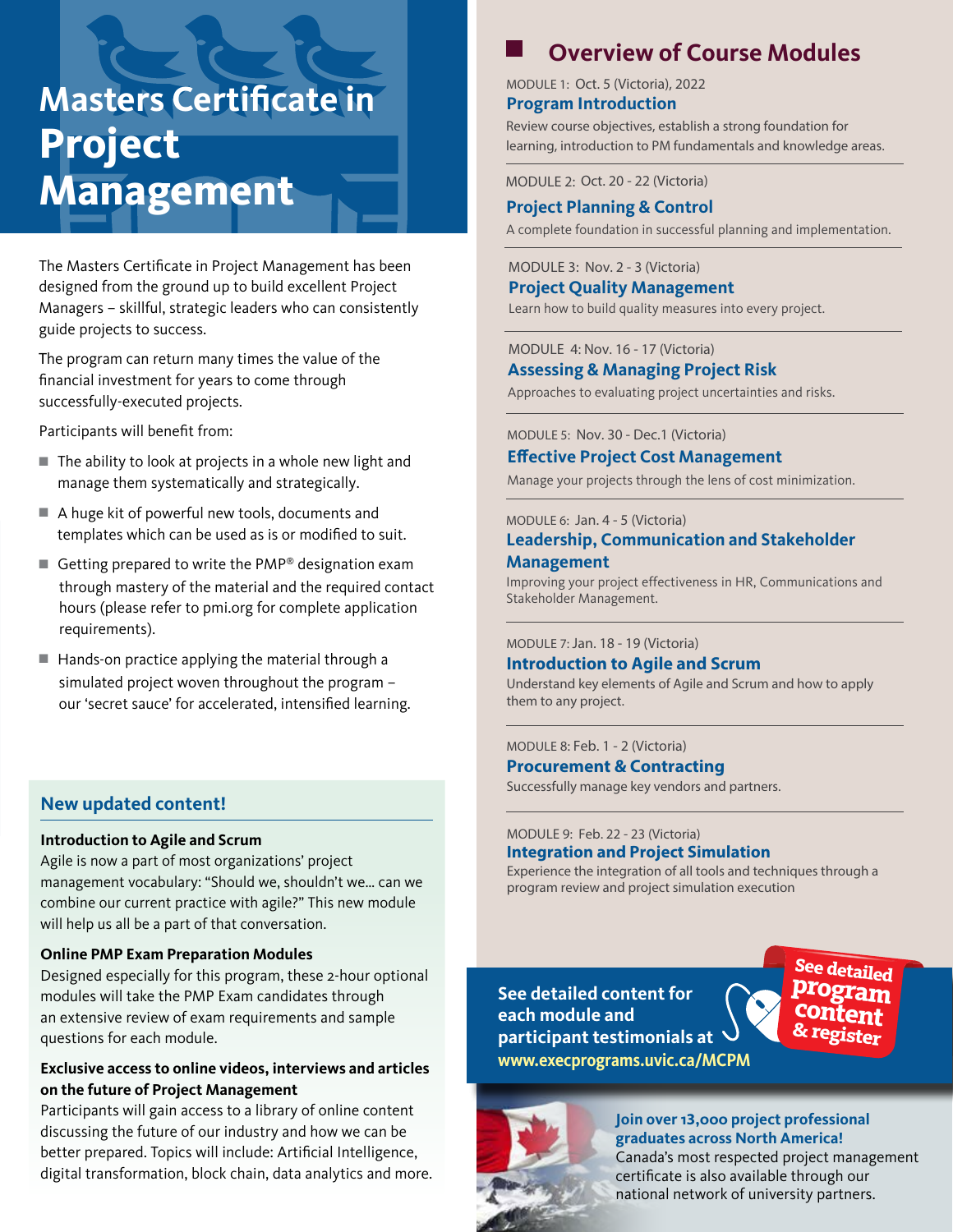



# **Masters Certificate in Project Management**

# **Find Out More Today at www.execprograms.uvic.ca/MCPM**

- 1. Watch a brief **video introduction** by Program Director David Barrett.
- 2. Join David for a **free 1-hour online information session.** Once you register, you will be sent your login details.
- 3. To ask any **questions**, contact Eddie Isted, Account Executive: Tel: 250-721-6429 e-mail: eisted@uvic.ca

# **Participant Profile**

The Masters Certificate in Project Management is ideal for:

- Mid- and senior-level managers who have completed an introductory project management program in recent years, and must now lead more complex projects
- $\blacksquare$  Anyone who does NOT have their PMP® designation from PMI® and who wishes to consolidate and certify their project management training for career success
- $\blacksquare$  Project managers from any industry with at least one year experience, who wish to move up to a higher level in their field



# **Unique Program Features and Benefits Include**

- $\blacksquare$  Minimizes time spent away from work – just 18 days spread over 4 to 5 months
- Covers all 10 Project Management Body of Knowledge areas to build your total skill-set
- $\blacksquare$  Team-taught by real-world project instructors with extensive experience
- Great networking and sharing of experiences to reinforce your learning
- $\blacksquare$  Designed to lead to senior level career advancement opportunities

# **Green Program!**

Participants will receive all program learning materials electronically, and are required to have a suitable tablet, laptop or PC for class. Alternative arrangements are available upon request.

# **Registration Details**

#### **Program Dates & Locations**

**In person:**  Victoria - Oct. 5, 2022 - Feb. 23, 2023

#### **Online:**

Feb. 8, 2023 - Jun. 17, 2023

Sessions run: 8:30 a.m. - 5:00 p.m.

**Masters Certificate Program Fee:**  \$9,450 CDN + applicable taxes (deposit of \$955 plus tax due at registration)

- Program fee includes full 9-module program tuition and all teaching materials.
- Full program fee is payable prior to start of program.
- Contact us for information on grants and discounts for this program.
- University of Victoria's liability is limited to reimbursement of paid tuition fee.
- For full details of our deposit / cancellation / transfer policies, please visit our website at www.execprograms. uvic.ca/MCPM.
- Modules, speakers, topics, dates, fees, locations and applicable taxes are subject to change.

#### **Framed Certificate of Program Completion**

Participants who attend all days of all program modules will receive a handsomely framed Certificate of Completion

#### **Registration Inquiries**

Tel: 250-721-6429 • e-mail: eisted@uvic.ca



**For more information, or to register online today, visit www.execprograms.uvic.ca/MCPM**







Schulich **School of Business Executive Education Centre**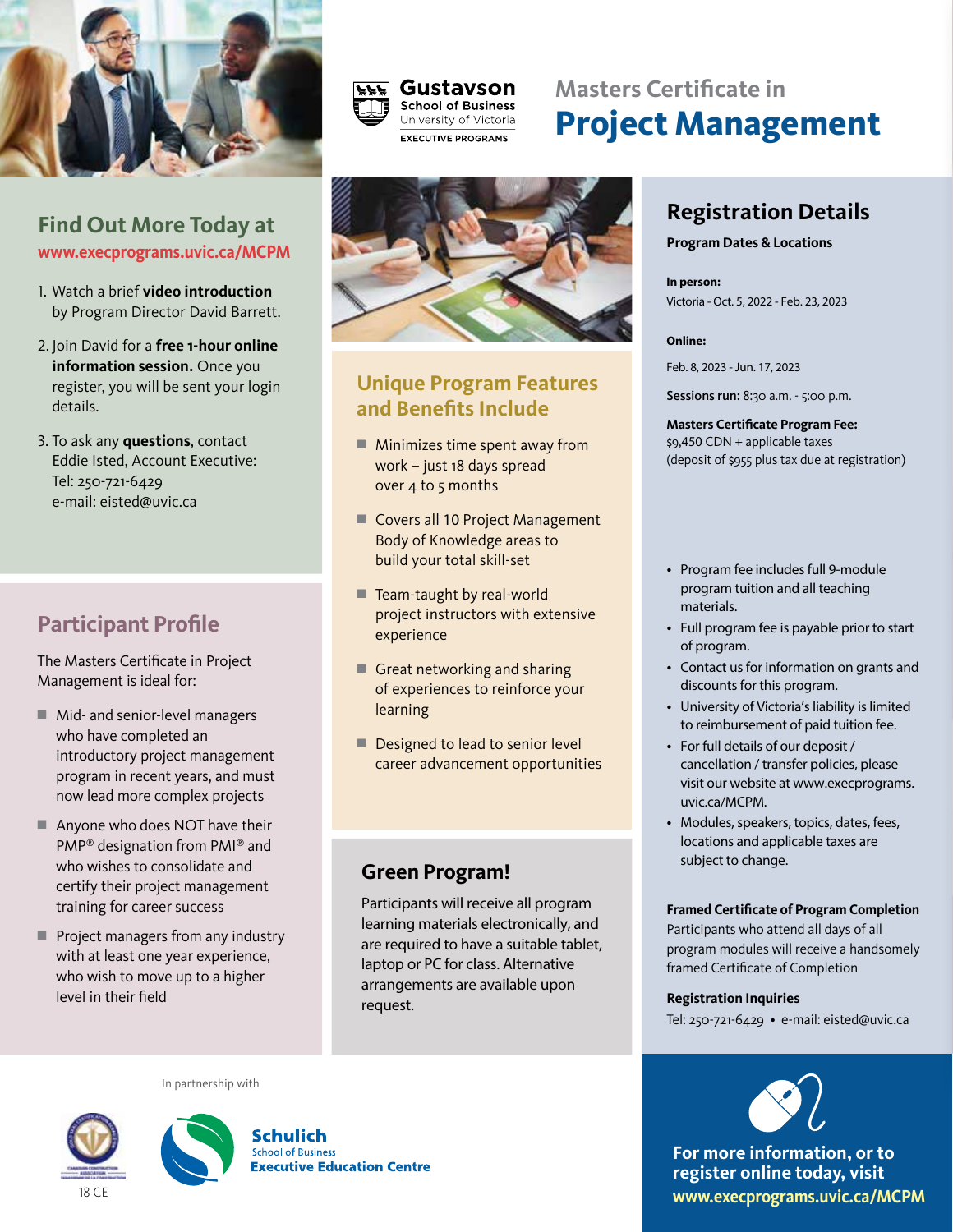# **Masters Certificate in Project Management**



# **Detailed Program Content**

### MODULE 1 (1 day)

### Program Introduction

#### Review course deliverables, expert instructors and teaching modules

- Program introduction and review of objectives
- Overview of the knowledge areas of project management as defined by the Project Management Institute and others
- Introduction to the project simulation/case study to be used throughout the program\*
- Delivery of tools and technology to be used throughout the program
- Discussion and exercise around team leadership and effectiveness

#### MODULE 2 (3 days)

# Project Planning and Control

#### A complete foundation in successful planning and implementation

- How to form a project team, scope projects and manage within a matrix environment
- Developing detailed and high-level PM plans
- Creating activity-based network diagrams and working with the critical path
- Introduction to Earned Value Management
- Meeting stakeholder requirements with various control strategies

#### MODULE 3 (2 days)

# Project Quality Management

#### Learn how to build quality measures into every project

- Quality: Defined and measured
- The basic process for achieving quality
- How preventive quality action reduces project cost dramatically
- Reducing total cost of quality through problem-solving
- Overcoming obstacles to front-end planning and achieving results

#### MODULE 4 (2 days)

# Leadership, Communication and Stakeholder Management

#### Improving your project effectiveness in HR, communications and stakeholder management

- Communicating with project stakeholders meaningfully and effectively while supporting the success of the project
- Choosing, developing, managing and organizing your project team
- Identifying all stakeholders and managing their engagement
- Building communication plans and using templates
- Exploring strategies for challenging communication environments such as organizational change, diversity, and virtual teams

#### MODULE 5 (2 days)

# Effective Project Cost Management

Manage your projects through the lens of cost minimization

- Cost estimating: micro versus macro
- Resource planning, budgeting and cost control
- Earned value concepts
- Fixed, variable and unit costs
- Status reporting

#### MODULE 6 (2 days)

# Assessing and Managing Project Risk

#### Approaches to evaluating project uncertainties and risks

- Project risk management framework
- Risk management in project planning and execution
- Quantitative and team facilitation techniques to identify risks and responses
- Utilizing decision trees and expected monetary value
- Applying techniques such as the Delphi method and Monte Carlo simulation

\* Participants will receive a short assignment after each class. Each of these assignments will be used to tie the whole program together and serve as the background work for project simulation in the final module.